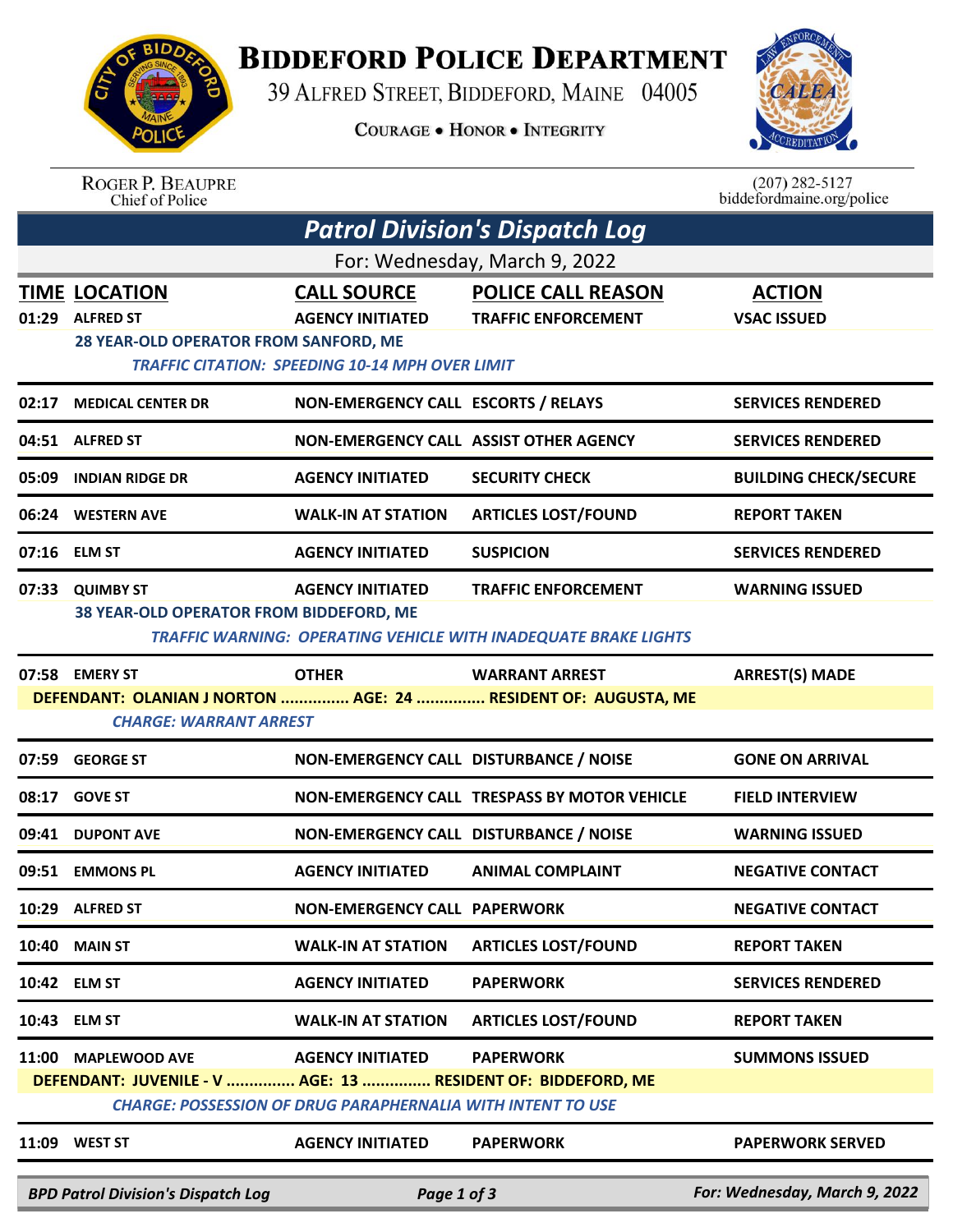| <b>TIME LOCATION</b>                                                                            | <b>CALL SOURCE</b>                                                               | <b>POLICE CALL REASON</b>                                                                                     | <b>ACTION</b>                |
|-------------------------------------------------------------------------------------------------|----------------------------------------------------------------------------------|---------------------------------------------------------------------------------------------------------------|------------------------------|
| 11:11 YORK ST                                                                                   | NON-EMERGENCY CALL WARRANT ARREST                                                |                                                                                                               | <b>ARREST(S) MADE</b>        |
| <b>CHARGE: WARRANT ARREST</b>                                                                   |                                                                                  | DEFENDANT: BOBBIE SUE LUSSIER  AGE: 39  RESIDENT OF: BIDDEFORD, ME                                            |                              |
| 11:20 ALFRED ST                                                                                 | <b>AGENCY INITIATED</b>                                                          | <b>DISABLED VEHICLE</b>                                                                                       | <b>SERVICES RENDERED</b>     |
| 11:43 SOUTH ST + COUNTRY DR<br>37 YEAR-OLD OPERATOR FROM STANDISH, ME                           | <b>AGENCY INITIATED</b><br><b>TRAFFIC WARNING: SPEEDING 10-14 MPH OVER LIMIT</b> | <b>TRAFFIC ENFORCEMENT</b>                                                                                    | <b>WARNING ISSUED</b>        |
| 11:52 HILL ST                                                                                   | <b>E-911 CALL</b>                                                                | <b>DOMESTIC COMPLAINTS</b>                                                                                    | <b>NEGATIVE CONTACT</b>      |
| 12:04 ALFRED ST                                                                                 | <b>E-911 CALL</b>                                                                | <b>BOLO</b>                                                                                                   | <b>SERVICES RENDERED</b>     |
| 12:13 PLEASANT AVE                                                                              | NON-EMERGENCY CALL CRIMINAL MISCHIEF                                             |                                                                                                               | <b>REPORT TAKEN</b>          |
| 12:24 BEACON AVE + MAY ST<br>28 YEAR-OLD OPERATOR FROM BIDDEFORD, ME                            | <b>AGENCY INITIATED</b>                                                          | <b>TRAFFIC ENFORCEMENT</b><br><b>TRAFFIC WARNING: OPERATE VEHICLE W/O VALID INSPECTION CERTIFICATE</b>        | <b>WARNING ISSUED</b>        |
| 12:26 ELM ST + GRAYSON ST                                                                       | <b>E-911 CALL</b>                                                                | <b>VEHICLE CRASH - POLICE ONLY</b>                                                                            | <b>STATE FORM TAKEN</b>      |
| 12:36 ELM ST                                                                                    | <b>AGENCY INITIATED</b>                                                          | <b>ARTICLES LOST/FOUND</b>                                                                                    | <b>REPORT TAKEN</b>          |
| 13:15 SOUTH ST                                                                                  | <b>E-911 CALL</b>                                                                | <b>ASSAULT</b>                                                                                                | <b>REPORT TAKEN</b>          |
| 13:22 ALFRED ST + POOL ST                                                                       | NON-EMERGENCY CALL ROAD HAZARD                                                   |                                                                                                               | <b>SERVICES RENDERED</b>     |
| 13:36 ELM ST + SOUTH ST                                                                         | <b>E-911 CALL</b>                                                                | ASSIST: VEHICLE CRASH - FIRE / EMS TRANSPORT TO HOSPITAL                                                      |                              |
| 14:13 ALFRED ST                                                                                 | <b>AGENCY INITIATED</b>                                                          | <b>OUT FOR FOLLOW UP</b>                                                                                      | <b>SERVICES RENDERED</b>     |
| 14:31 PROSPECT ST                                                                               | <b>WALK-IN AT STATION</b>                                                        | <b>SUSPICION</b>                                                                                              | <b>SERVICES RENDERED</b>     |
| 14:52 ALFRED ST                                                                                 | NON-EMERGENCY CALL PRISONER PROCESS                                              |                                                                                                               | <b>SERVICES RENDERED</b>     |
| 15:03 ALFRED ST                                                                                 | NON-EMERGENCY CALL CIVIL COMPLAINT                                               |                                                                                                               | <b>SERVICES RENDERED</b>     |
| 15:31 WEST CUTTS ST                                                                             | <b>NON-EMERGENCY CALL SUSPICION</b>                                              |                                                                                                               | <b>REPORT TAKEN</b>          |
| 15:47 FOREST ST + ASHLAND ST<br><b>62 YEAR-OLD OPERATOR FROM BIDDEFORD, ME</b>                  | <b>AGENCY INITIATED</b>                                                          | <b>TRAFFIC ENFORCEMENT</b><br><b>TRAFFIC CITATION: OPERATE VEHICLE W/O VALID INSPECTION CERTIFICATE</b>       | <b>VSAC ISSUED</b>           |
| 15:57 ALFRED ST<br>23 YEAR-OLD OPERATOR FROM LIMINGTON, ME                                      | <b>AGENCY INITIATED</b><br><b>TRAFFIC WARNING: FAILURE TO REGISTER VEHICLE</b>   | <b>TRAFFIC ENFORCEMENT</b><br><b>TRAFFIC WARNING: OPERATE VEHICLE W/O VALID INSPECTION CERTIFICATE</b>        | <b>WARNING ISSUED</b>        |
| 16:06 ALFRED ST                                                                                 | <b>E-911 CALL</b>                                                                | <b>CODES ENFORCEMENT</b>                                                                                      | <b>REFERRED OTHER AGENCY</b> |
| 16:07 BARRA RD<br><b>CHARGE: HARASSMENT BY TELEPHONE</b><br><b>CHARGE: TERRORIZING (FELONY)</b> |                                                                                  | NON-EMERGENCY CALL CRIM THREAT / TERRORIZING<br>DEFENDANT: TREVOR S MACK  AGE: 25  RESIDENT OF: WATERBORO, ME | <b>ARREST(S) MADE</b>        |

*BPD Patrol Division's Dispatch Log Page 2 of 3 For: Wednesday, March 9, 2022*